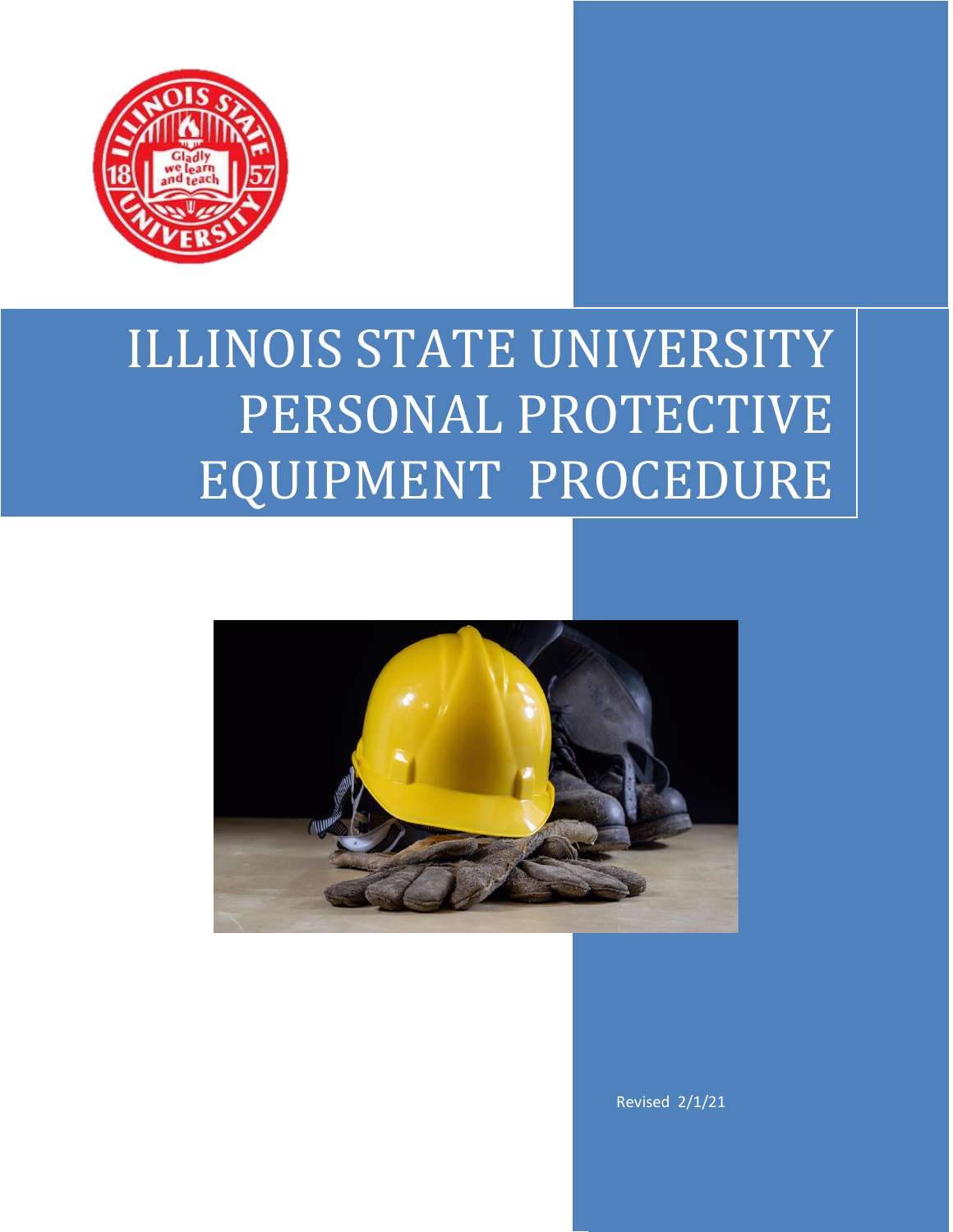## **Table of Contents**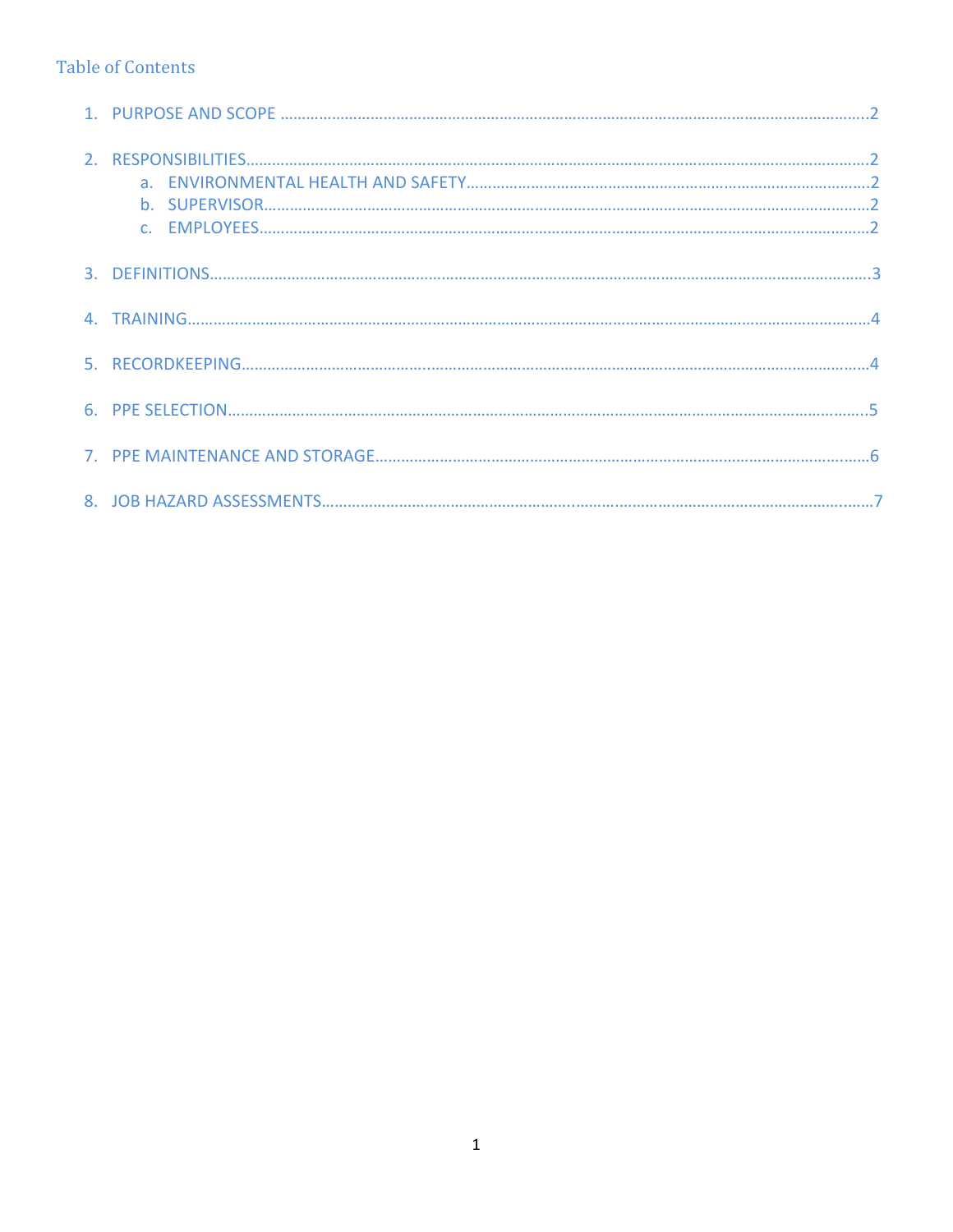## **1. PURPOSE AND SCOPE**

A primary goal of Illinois State University is to furnish to each of its employees a place of employment which is free from recognized hazards that are causing or are likely to cause death or serious physical harm. Each Illinois State University employee shall comply with occupational safety and health rules, regulations, and procedures which are applicable to his/her own actions and conduct. Therefore, Illinois State University shall ensure that personal protective equipment (PPE) for eyes, face, head, and extremities are provided, used, and maintained in a sanitary and reliable condition. This procedure defines the safety requirements as they pertain to personal protective equipment.

This Personal Protective Equipment (PPE) procedure applies to all Illinois State University personnel. PPE is designed to protect the employee from health and safety hazards that cannot practically be removed from the work environment. It is the last means of defense. It should be used only when the hazards cannot be eliminated through engineering and/or administrative controls.

## **2. RESPONSIBILITIES**

Everyone involved in a Personal Protective Equipment Program has certain responsibilities. It is very important that every individual is familiar with his/her responsibilities.

#### **a. ENVIRONMENTAL HEALTH AND SAFETY**

- Review and update the Illinois State University Personal Protective Equipment Procedure to conform to current CFR standards.
- Monitor compliance with standards set forth in the program by periodic inspections.
- Assisting Supervisors with:
	- Providing training as set forth in this procedure.
	- Provide guidance for the proper selection and use of appropriate personal protective equipment.

## **b. SUPERVISORS**

- Where feasible, supervisors should work to develop engineering and/or administrative controls to reduce the dependence on personal protective equipment.
- **E** Supervisors shall evaluate anticipated work conditions, via the Job Hazard Assessment, to determine what, if any, personal protective equipment is required to protect the worker while performing his/her job duties.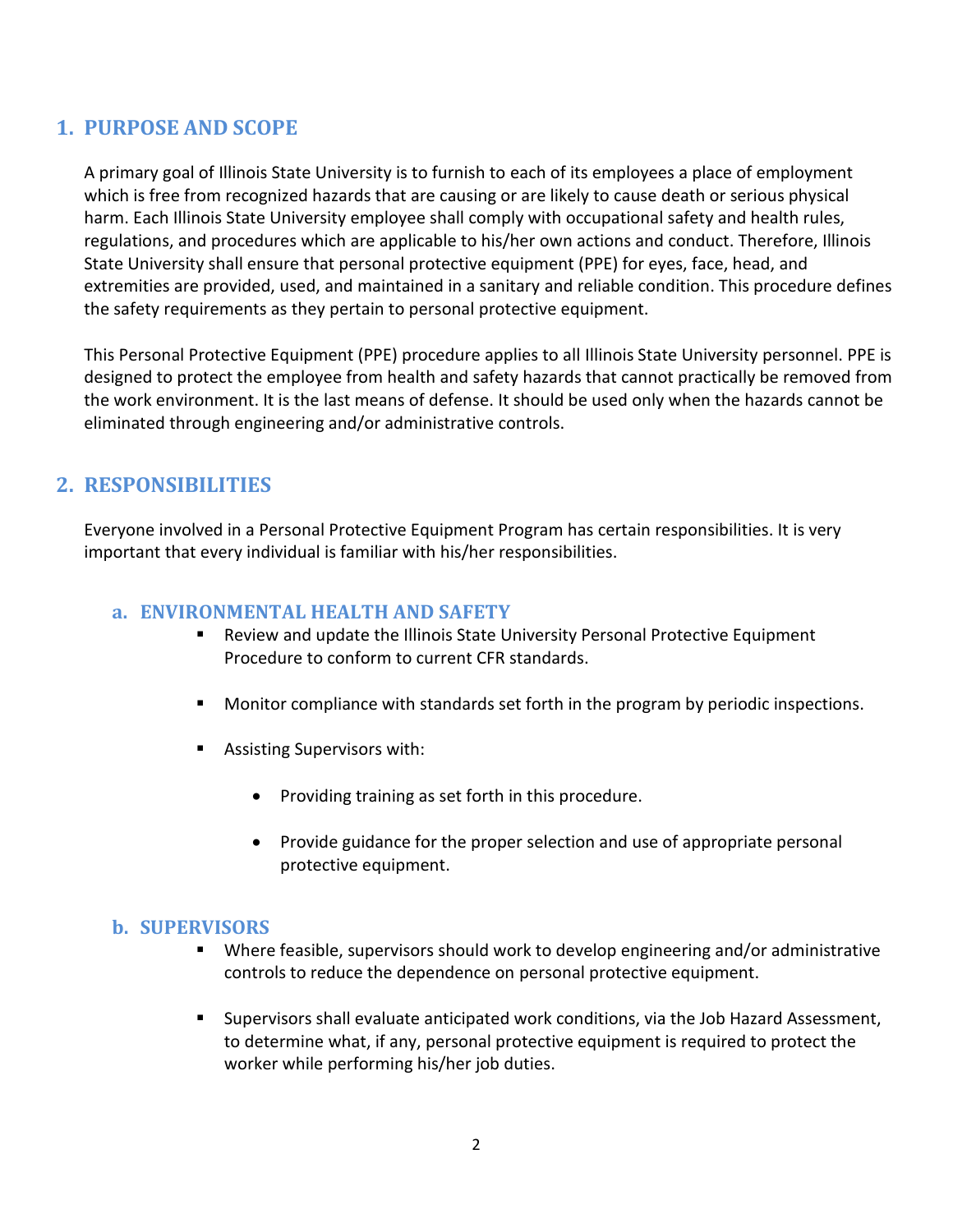- Supervisors shall ensure that all employees are trained on the appropriate personal protective equipment.
- Supervisors shall ensure that appropriate personal protective equipment is worn when required.

#### **c. EMPLOYEES**

- Employees will be required to understand and properly wear the provided personal protective equipment when work assignment or operations present the risk of exposure to potential hazards.
- **Employees are responsible for inspecting the personal protective equipment each day** before the start of their shift. If, upon inspection, the personal protective equipment is defective or damaged it must be replaced.

## **3. DEFINITIONS**

**Abrasion Resistant** - the ability of the glove material to withstand the scuffing action on the substrate to which it is exposed.

**Breakthrough Time** - the elapsed time between initial contact of the chemical on the glove surface and the analytical detection of the chemical on the inside of the glove.

**Degradation Characteristics** - when the material of the glove itself begins to breakdown.

**Face Shield** - a device worn in front of the eyes and a portion of, or all of, the face. Its main function is to protect the eyes and face.

**Goggle** - a device, with contour-shaped eyecups or facial contacts with glass or plastic lenses, worn over the eyes for the protection of the eyes and eye socket.

**Hard toe footwear** – Foot ware designed with a steel or composite toe insert to protect the foot from impact and compression.

**Helmet** - a rigid device that is worn to provide protection for the head, or portions thereof, against impact, flying particles, or electric shock, or any combination thereof; and which is held in place by a suitable suspension.

**Laceration Resistance** - the ability of the glove material to resist cuts from sharp objects.

**Protective Footwear** – Footwear designed to protect the foot from puncture and light impact. Must be completely enclosed, no mesh allowed, and water resistant. (i.e. leather work boots)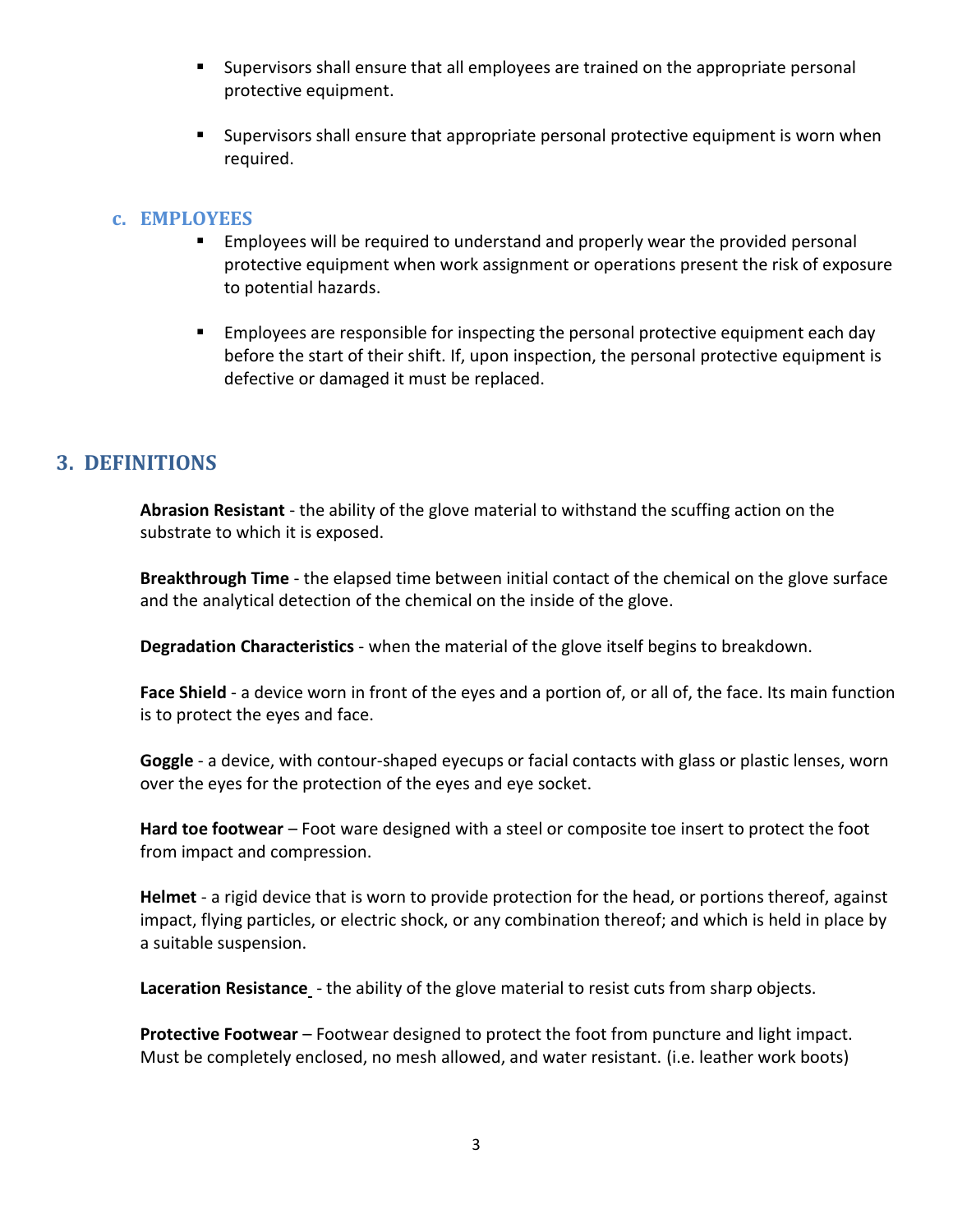**Safety Glasses** - protective glasses made with safety frames, tempered glass or plastic lenses, temples and side shields which provide eye protection from moderate impact.

**Side Shield** - a device of plastic or other material fixed firmly to the safety glasses to protect the eye from side exposure.

**Suspension** - the internal cradle of the helmet which holds it in place on the head and is made up of headband and crown straps.

## **4. TRAINING**

- The employee's department shall provide training and retraining to each employee who is required to use PPE for his/her job function. If requested, the Environmental Health and Safety Department can assist with training.
- Each employee shall be trained to know and understand the following:
	- When PPE is necessary.
	- What PPE is necessary.
	- How to don or put on the PPE.
	- How to doff or remove the PPE.
	- Limitations of the PPE.
	- Proper care and maintenance.
	- How to read and understand the Job Hazard Assessment.
- The supervisor shall provide training during the following situations:
	- Upon initial assignment.
	- When changes in the workplace render previous PPE training obsolete.
	- When employees no longer demonstrate proficiency with their assigned PPE.

#### **5. RECORDKEEPING**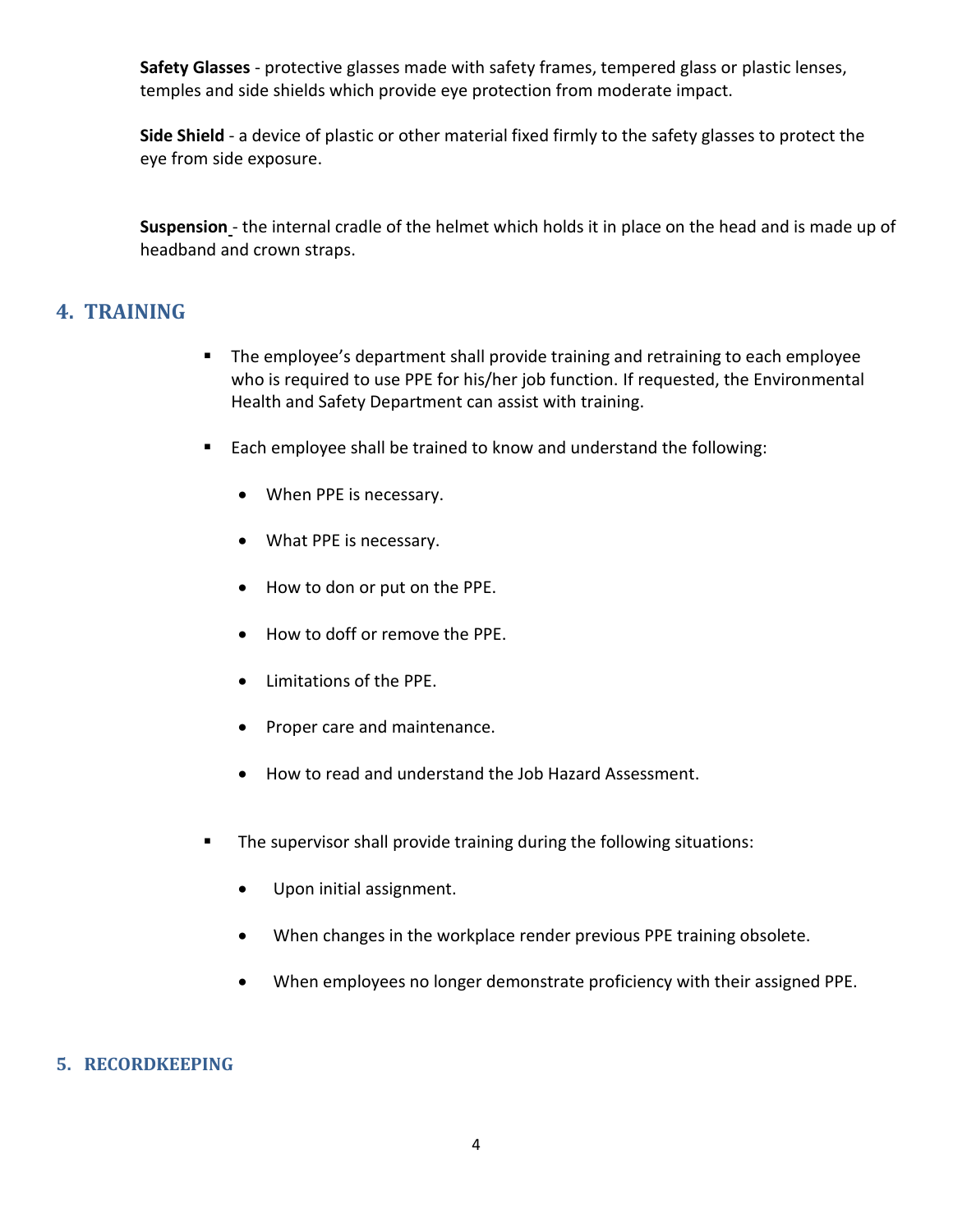- Records shall be maintained which indicate that training has been completed for all employees who are required to wear PPE.
- Training records shall include:
	- Date of the training session.
	- Name and job title of attendees.
	- Name of person conducting training.
- Training records shall be maintained for at least 5 years.

## **6. PPE SELECTION**

Selection of PPE shall be based on the Job Hazard Assessment form. The Job Hazard Assessment form must be completed for all workplace functions to determine if hazards are present or are likely to be present that require the use of personal protective equipment or when changes in the workplace render previous Job Hazard Assessment obsolete. See attachment 1.

- **Eye and Face protection** 
	- Where eye and face protection are warranted, the selected protection shall be adequate to protect against machines or operations which create the risk of eye or face injuries due to physical, chemical and/or radiation agents.
	- Hazards associated with the potential for flying objects shall utilize eye protection with side shields.
		- o Detachable side shields are permissible but must meet ANSI Z87.1.
	- Personnel who are required to wear safety eyewear and need prescription lenses to conduct their work shall be provided with protective eyewear that can be worn over the employee's prescription lenses.
	- Eye and face equipment must comply with ANSI Z87.1.
- **EXECUTE:** Respiratory Protection
	- Refer to the Illinois State University Respiratory Protection Program.
- **Head Protection** 
	- Employees working in areas where there is the possible danger of head injury from the impact of falling or flying objects, striking against objects, electric shock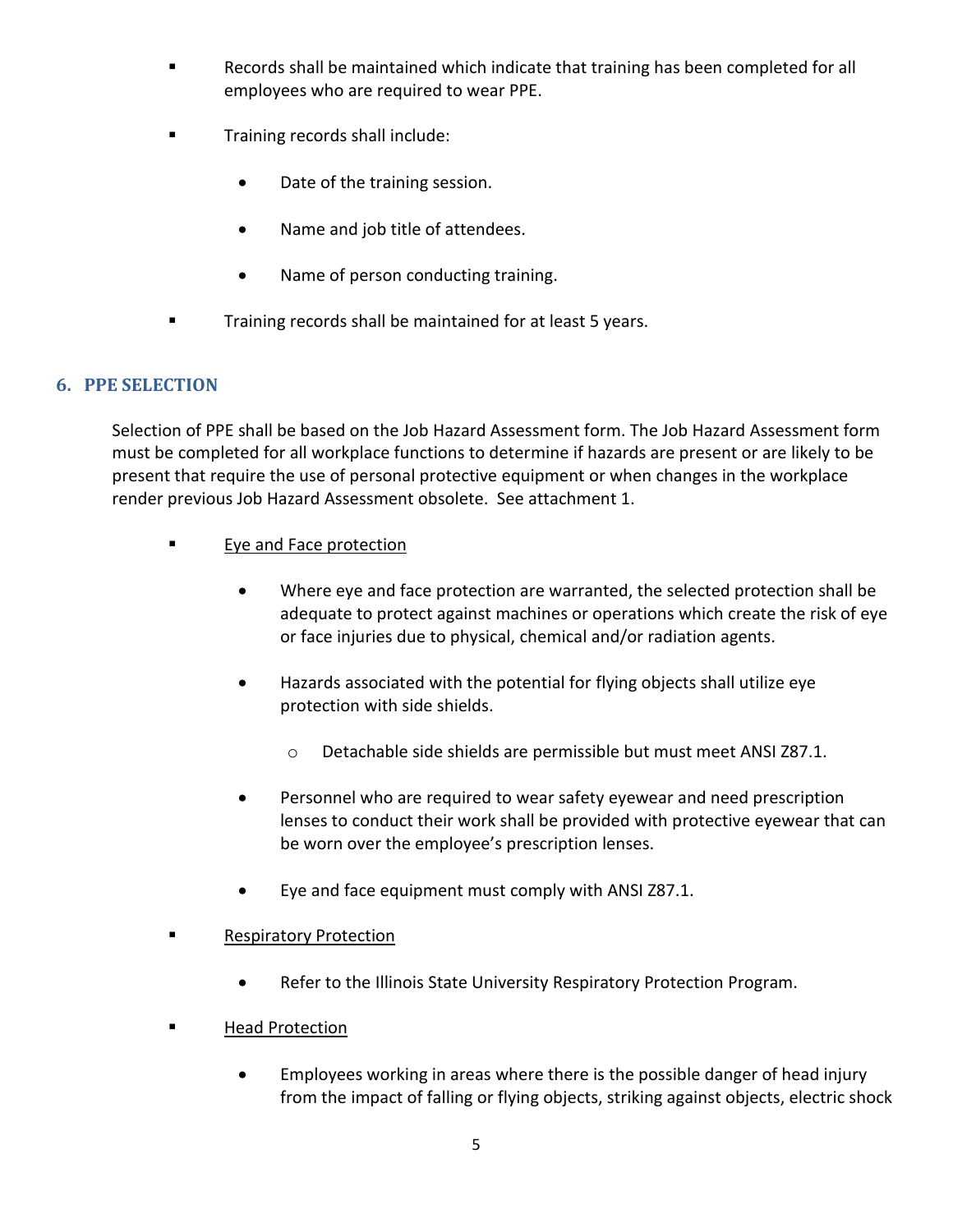and/or burns, or any combination of these hazards will be protected by hard hats.

- All head protection shall comply with specifications contained in ANSI Z89.1.
- Bump caps are not recognized by ANSI and are not a valid form of head protection.
- Hard hats may not be altered in a way that will reduce their efficiency.
- Foot Protection
	- Employees, who are exposed to hazards that may cause foot injuries due to falling or rolling objects or objects piercing the sole, shall be required to wear protective foot ware. More specific protective features will be noted on the Job Hazard Assessment.
	- All hard-toed footwear shall comply with ANSI Z41.
- Hand Protection
	- Hand protection must be selected, provided and worn when employees are exposed to hazards such as skin absorption of harmful substances, severe cuts or lacerations, severe abrasions, punctures, chemical burns, thermal burns, harmful temperature extremes, or any other hazard identified by the Job Hazard Assessment.
	- Supervisors and employees must be cautious of allergic reactions to natural rubber latex in the workplace. When such allergic reactions exist, supervisors should provide employees with non-latex gloves.
- **Hearing Protection** 
	- Refer to Illinois State University Hearing Conservation Procedure.
- Protective Clothing
	- Employees working in areas where there are workplace hazards that could cause bodily injury from exposure of chemicals, electrical arc flashes, cuts and/or abrasions, and contact with potentially infectious materials shall be required to wear protective clothing.
	- The protective clothing provided must be constructed of material that will protect against the specific hazard in the workplace.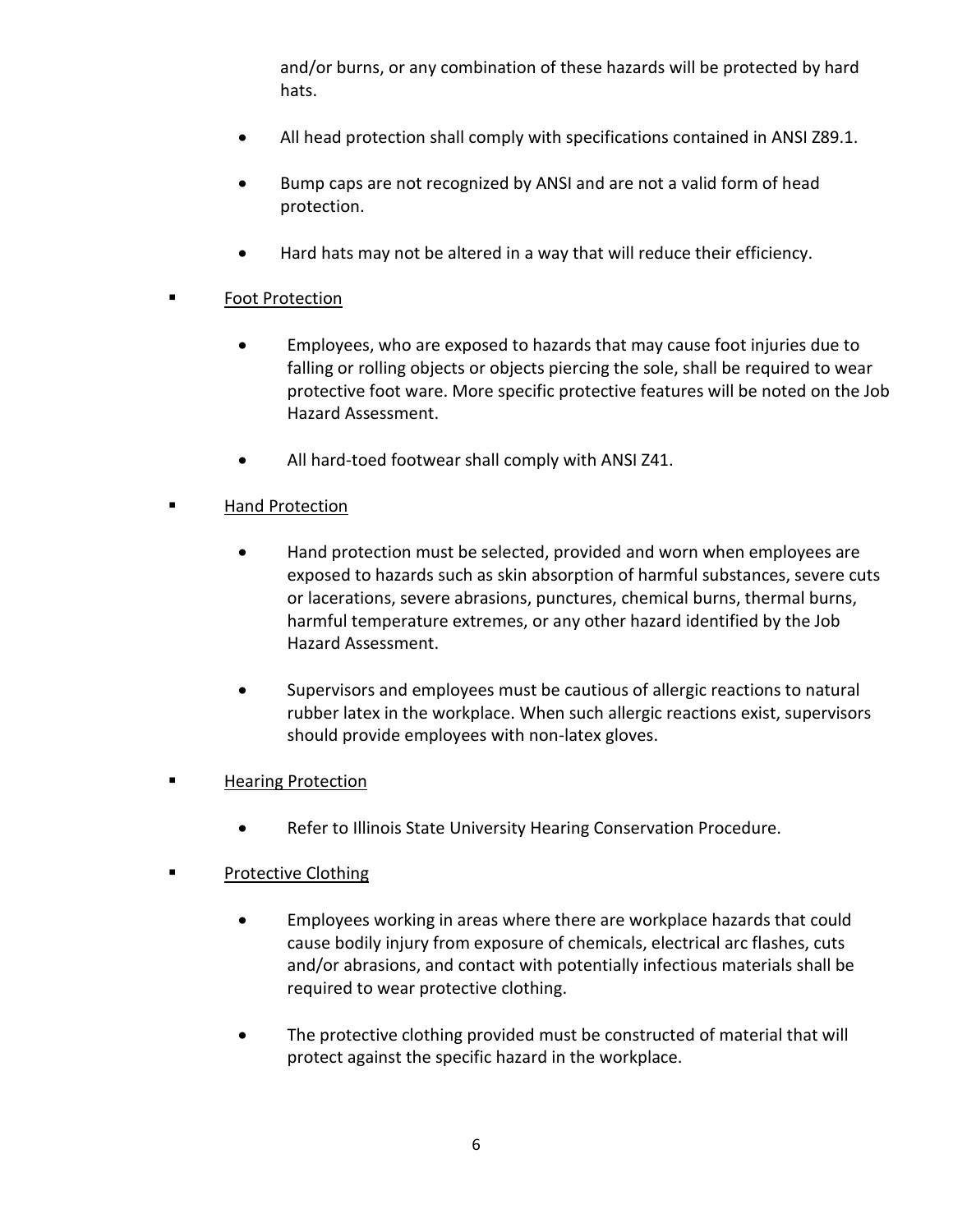#### **7. PPE MAINTENANCE AND STORAGE**

- PPE must be maintained in a sanitary and reliable condition.
- PPE must be inspected before each use. Any defective or damaged equipment must be replaced.

## **8. JOB HAZARD ASSESSMENTS**

- Job Hazard Assessments must be completed by the supervisor/foreman for all generalized job tasks done within their job classification.
- The Job Hazard Assessment must be documented in writing using the form provided in attachment I.
- When the Job Hazard Assessment is completed it must be submitted to the Environmental Health and Safety Office for approval.
- Upon approval of the Job Hazard Assessment, all affected employees must be re-trained on any new personnel protective equipment.
- The Job Hazard Assessment shall be available for review by all employees and a copy will be kept in the supervisor/foreman office.
- All employees affected by the Job Hazard Assessment must use all personnel protective equipment required in the hazard assessment.